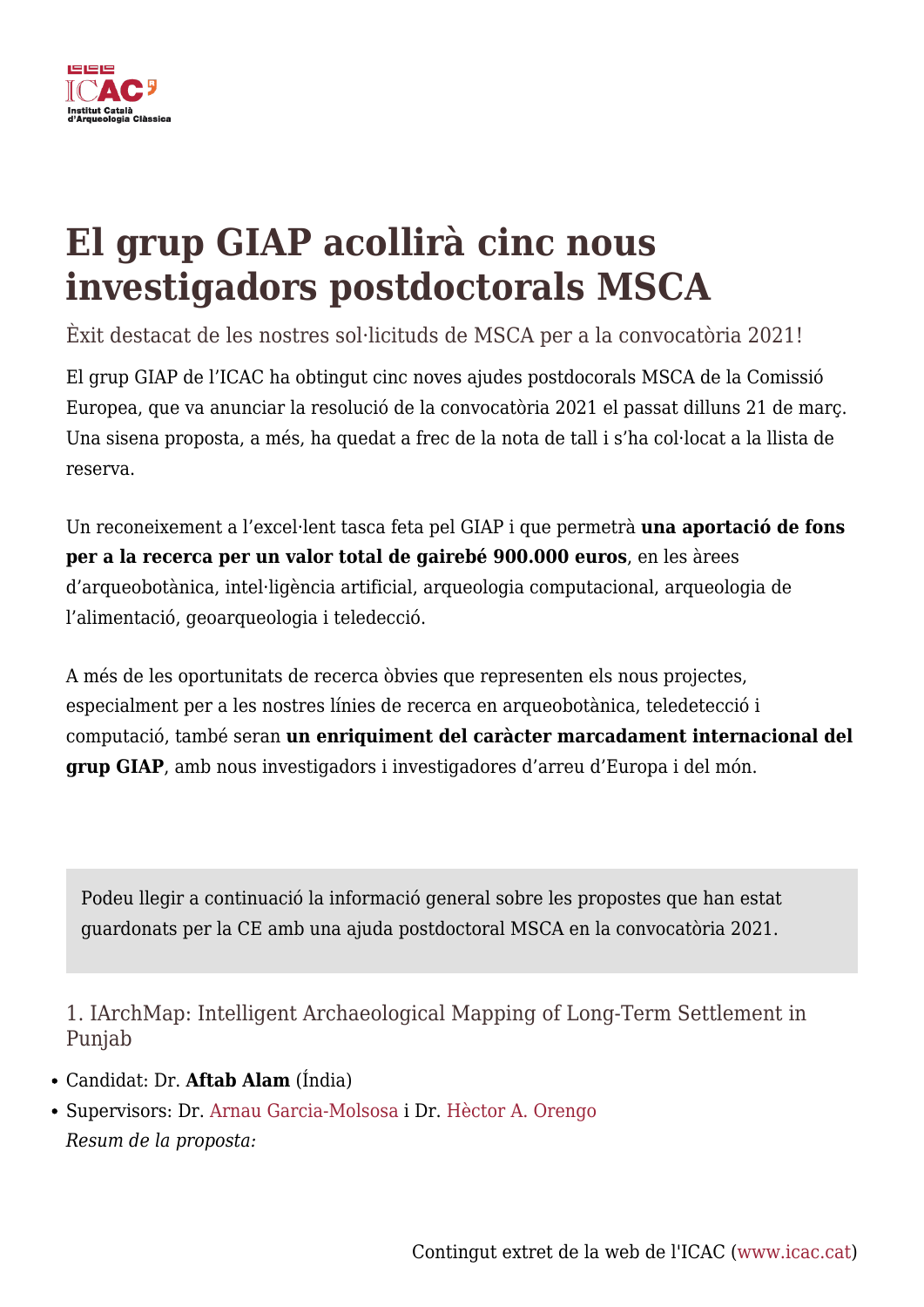

Intelligent Archaeological Mapping of Long-Term Settlement in Punjab (IArchMap) will develop a new workflow for archaeological regional surveys through the application of machine learning methods to historical maps, multitemporal multisource satellite data and drone-acquired high-resolution imagery. These will be tested and complemented by field ground-truthing and analysis of field material. This new methodological approach will allow archaeologists to map and characterise information on past human settlement over large areas with an unprecedent speed and accuracy.

# [Llegeix més sobre la proposta](https://giap.icac.cat/2022/03/21/5-msca-postdoc-grants-awarded-to-giap-icac/)

# 2. NetFoodIt: Networking food plant imports in Roman Italy

- Candidata: Dr. **Federica Riso** (Itàlia)
- Supervisors: Dr. [Alexandra Livarda](https://www.icac.cat/qui-som/personal/alivarda/) i Dr. [Hèctor A. Orengo](https://www.icac.cat/qui-som/personal/horengo/) *Resum de la proposta:*

The emergence of the Roman Empire marked a series of significant political and socio-economic changes across modern-day Italy as well as across a very large part of modern-day Europe. Among these, the establishment of a new transport network and the development of trade and commerce that this facilitated, was one of the most important and lasting changes.

NetFoodIt aims at using imported food plants, for the study of Roman transport and movement and the socioeconomic dynamics that this established within the core of the Roman Empire and its broader surroundings, that is, across modern-day Italy. In doing so NetFoodIt will shed new light into the relation between mobility, commerce and the introduction of new tastes in Roman Italy.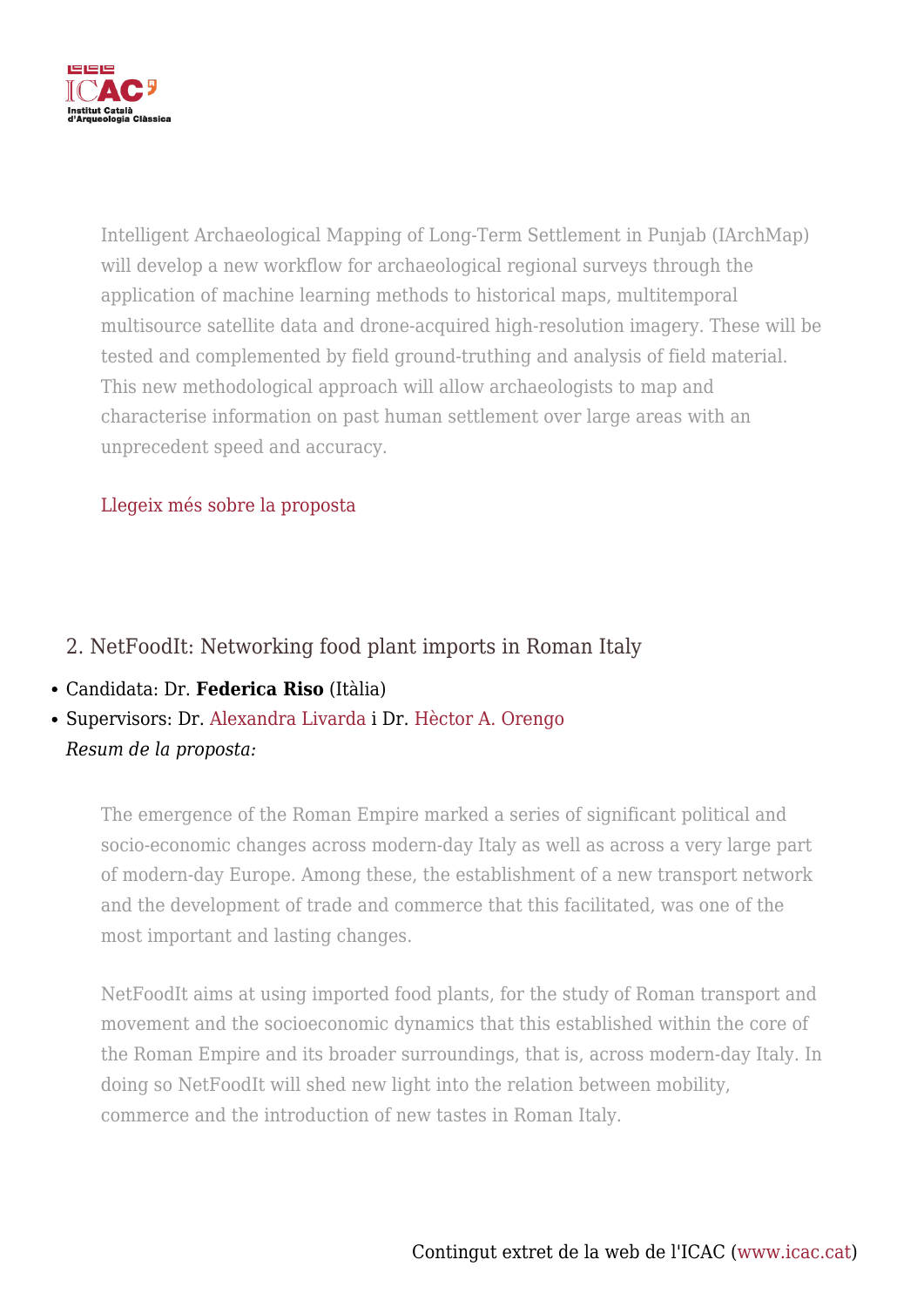

#### [Llegeix més sobre la proposta](https://giap.icac.cat/2022/03/21/5-msca-postdoc-grants-awarded-to-giap-icac/)

3. PlantNetGem: Exploring the process of urbanisation in the Roman provinces of Germania through the study of food plant commerce

- Candidata: Dr. **Patricia Vandorpe** (Bèlgica)
- Supervisors: Dr. [Alexandra Livarda](https://www.icac.cat/qui-som/personal/alivarda/) i Dr. [Hèctor A. Orengo](https://www.icac.cat/qui-som/personal/horengo/) *Resum de la proposta:*

The arrival of the Romans in large parts of current Europe had a major impact on society, with the creation of a new transport network and the development of cities being two of the most significant and lasting changes. However, so far, little work has been done to quantify and understand the connection between cities, how the netwrok developed and its lasting consequences.

Through the study of imported/introduced food plants into the provinces of Germania in the Roman period, PlantNetGem aims to contribute to a better understanding of foodways and the role of transport and commerce in the development of the population nuclei in this area.

# [Llegeix més sobre la proposta](https://giap.icac.cat/2022/03/21/5-msca-postdoc-grants-awarded-to-giap-icac/)

4. SIGNATURE: Mapping endangered cultural soilscapes in post-conflict regions through Big Earth Observation Data, artificial intelligence and geoarchaeological signatures

- Candidat: Dr. **Sayantani Neogi** (Regne Unit)
- Supervisors: Dr. [Francesc C. Conesa](https://www.icac.cat/qui-som/personal/fcconesa/) i Dr. [Hèctor A. Orengo](https://www.icac.cat/qui-som/personal/horengo/) *Resum de la proposta:*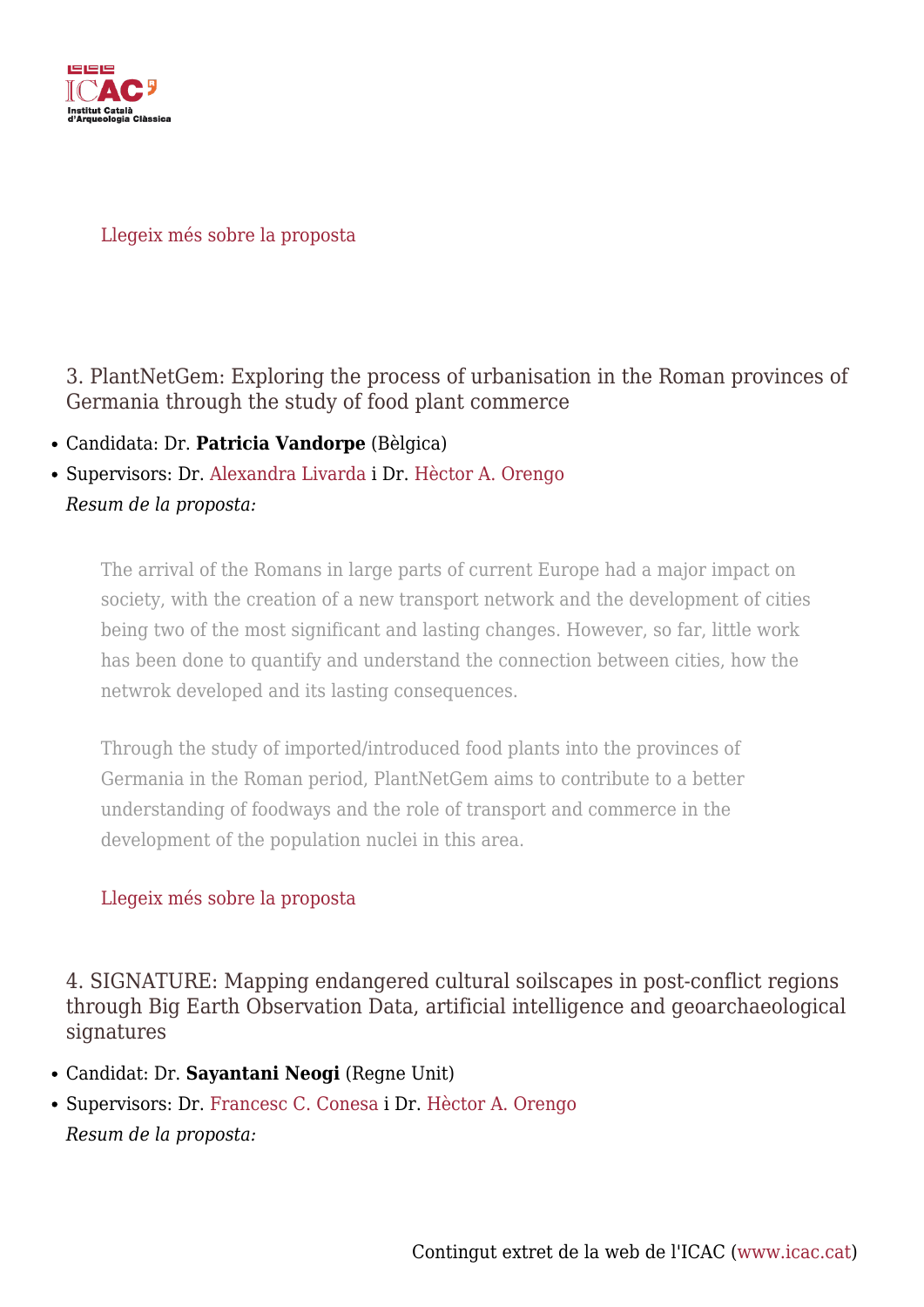

SIGNATURE aims to investigate the long-term settlement and land-use dynamics that shaped the cultural soilscapes of the Levant, with a particular emphasis on revealing new archaeological sites that have been obscured by recent agricultural encroachment and abrupt land disturbances.

The study area encompasses the endangered archaeological landscapes of the Bekaa Valley in Lebanon and its adjacent fertile plains between the Litani and Orontes rivers. As an aftermath of the Lebanese Civil War and the long-lasting conflict spillovers that followed, the traditional agronomic landscapes of the Bekaa were severely transformed by agricultural autarky.

# [Llegeix més sobre la proposta](https://giap.icac.cat/2022/03/21/5-msca-postdoc-grants-awarded-to-giap-icac/)

5. UnderTheSands: Ancient irrigation detection and analysis using advanced remote sensing methods

- Candidata: Dr. **Nazarij Buławka** (Polònia)
- Supervisor: Dr. [Hèctor A. Orengo](https://www.icac.cat/qui-som/personal/horengo/) *Resum de la proposta:*

Ancient irrigation systems are probably the first human large-scale landscape modifications. The analysis of the ancient irrigation systems that gave rise to and sustained the first urban civilisations goes well-beyond the study of ancient irrigation to touch topics such as climate change, sustainability, population dynamics, and ancient economy, all at the core of urbanisation as a deeply human phenomenon, perhaps the most important change in the history of humanity.

For many decades ancient water management research in archaeology was mainly focused on the Near East and surrounding regions with similar hydroclimatic